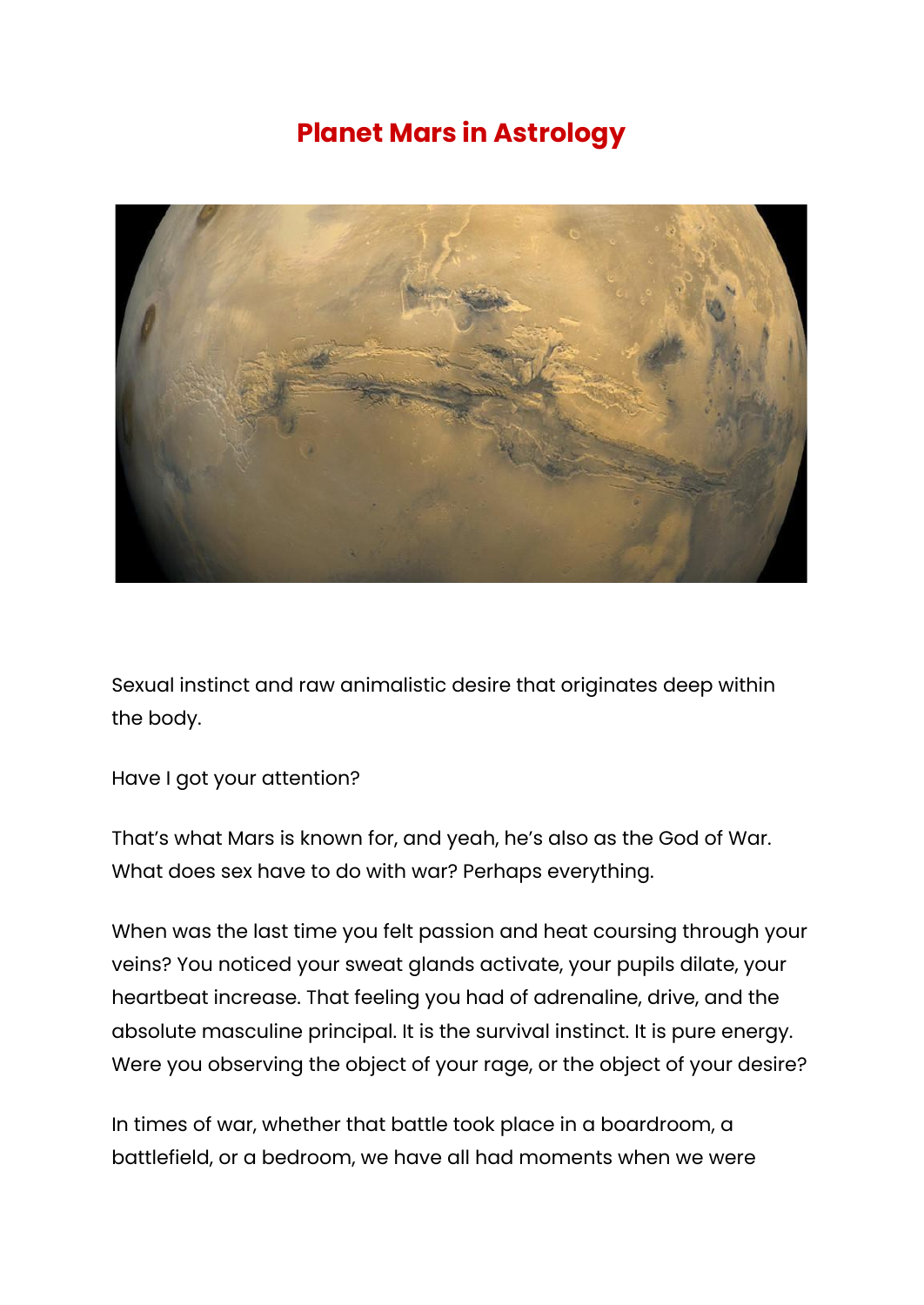required to assert our strength. That strength could be defined as physical, but likely also took on intellectual, emotional, and spiritual forms as well. It is in those moments that we are capable of such great feats that come to categorize defining moments in our lives. To the outside world, our feat may not appear so monumental at all. Internally, we know the self-respect that can be gained from perceiving a threat and rising to a challenge to prove to ourselves that we are worthy to survival. We assert ourselves. That's Mars.

Mars is the masculine principal in its purest form. It is yang energy. The masculine principal is one of freedom, direction, focus, force, action, determination, drive, desire, and adventure. It contains the spiritual quality of acknowledging what your desire is, knowing to the core of us that you are worthy to realize and manifest those desires, feeling the strength of your own will, and directing that force towards the manifestation of your desire in assurance of its actualization. Mars, then, becomes the driving force towards self-actualization.

So lets get back to sex.

You knew I would.

Mars is also pure sexual magnetism without deliberation. The force that motivates us to self-actualize can be seen as the same energy that drives us to merge with another. It is in the merging with another on the physical level that we can feel most alive, most in contact with that animal force within us to realize our deepest, truest ambitions. Sex then becomes an unconscious pathway towards acknowledging that we have the energy, force, and will within us to actualize our dreams.

In the act of sex, we share something primal, intimate, and profound. We share an energy of immortality. Here Mars becomes the energy that has ensured the continuation of life and physical form, which is why Mars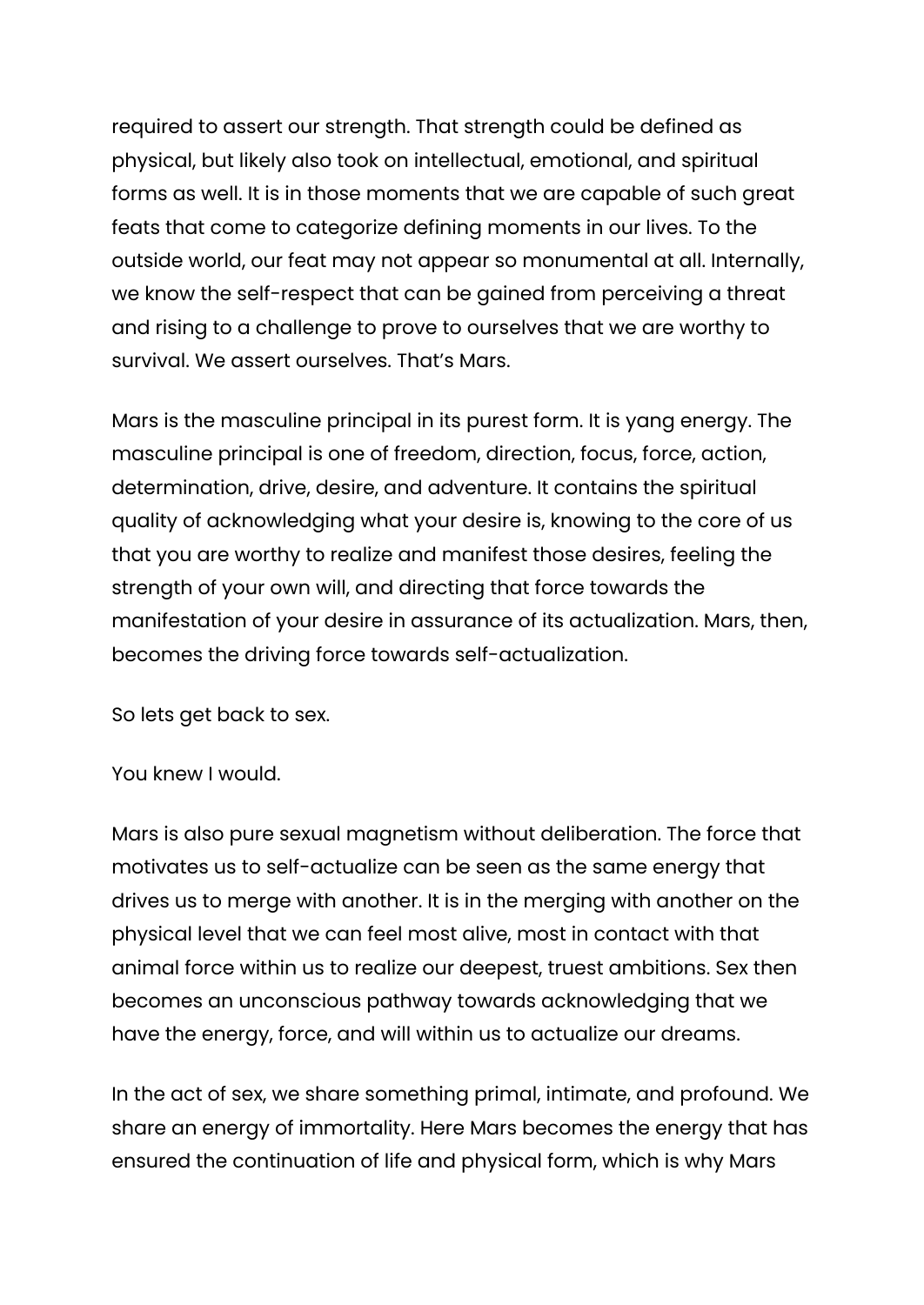has also been associated with fertility. It is in the physical assertion of our animal instincts that we find the metaphor to assert our creative and intellectual instincts and drives. It is in our raw animalistic desire for another person that we can contact the yearning we have to merge and blend with the highest vision of ourselves.

It is also in the acknowledgement of our desire that we may contact our greatest fears and vulnerabilities as well. Perhaps this is where war also becomes a correlating factor. When exposing our fears we may become, well, frightened. In our emotional and spiritual nakedness, as mirrored with our naked bodies, our defenses may rise. These defenses may be a part of our learned survival instincts. As we expose ourselves we risk rejection and humiliation. As a way to protect ourselves from appearing weak, we may launch our own version of a missile attack. This can take the most subtle forms of holding energy back, focusing our attention only on the most base, physical aspects of ourselves, or reducing ourselves and others so that we are willing to perceive only the animalistic. These are all ways to control, and ultimately subdue, the profoundly transformative power of Mars.

We can't discuss Mars without also bringing up the issue of Anger. Some Chinese medicinal practitioners have articulated that anger is one of the most spiritual of emotions. Without anger, we are passively blowing with the current of life. With anger, we recognize when we are off our true path. We acknowledge that we are living below our capabilities. We admit to ourselves that we are no longer in alignment with our soul's calling. We need the absolute passion and drive of righteousness to compel us into driven action. This realization can be incredibly painful. It is the pain that supports our rage. What we do with our rage can lead to healing. Translating anger into action that is directed towards our soul's growth and most authentic expression. Finding the passion to refuse to live a life beneath you. This is the transformative power of Mars.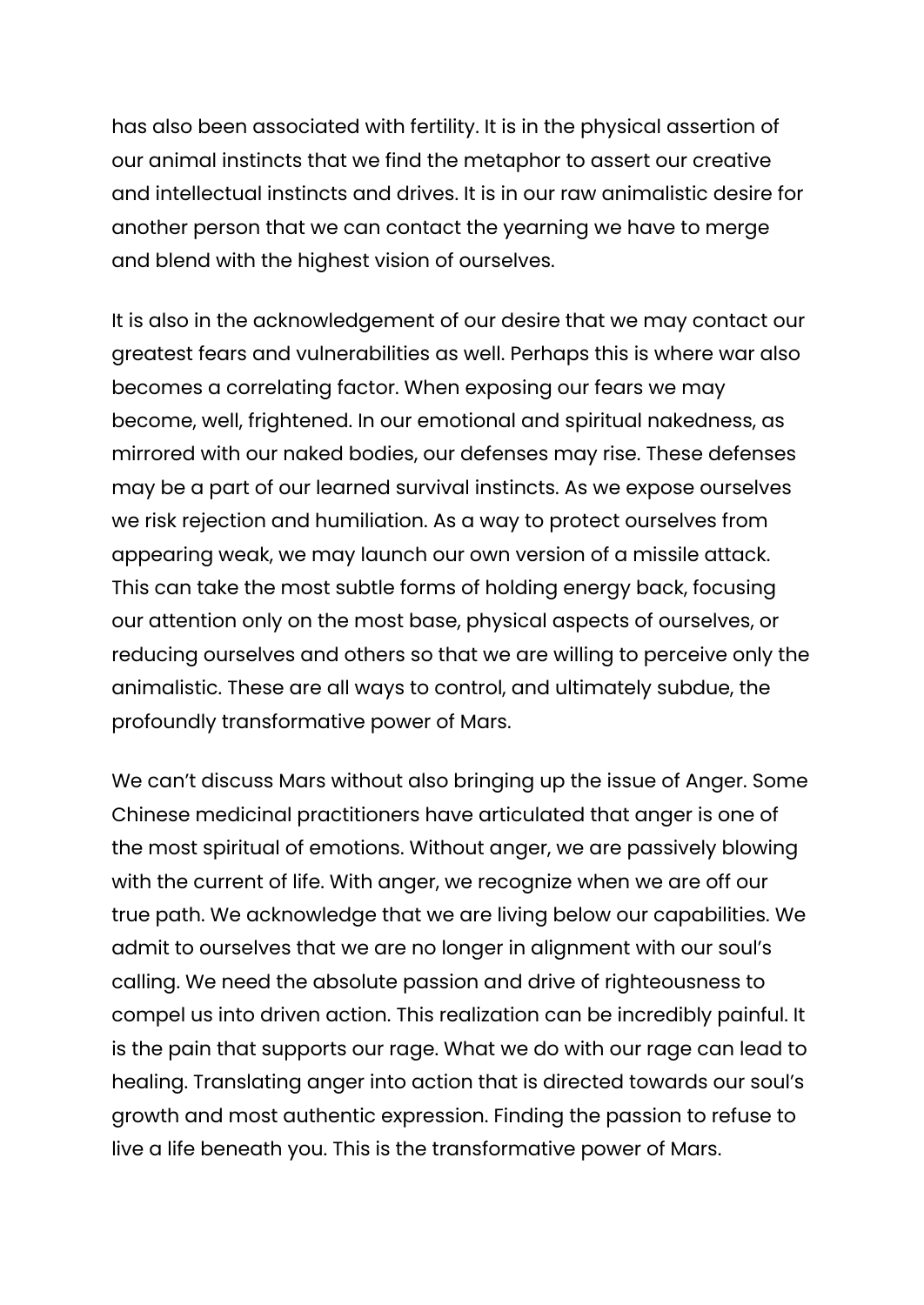Passion is the stuff of life. It is the mirror to what we care about most. What we are most passionate about we give the most energy to. We can choose to channel this energy towards truly significant developments in our lives. And of course, passion is an exalted emotion to share with another person in the embrace of physical intimacy.

It is in our most passionate moments that we work through things on an energetic, cellular level. We are not caught up in our intellect, with the concerns of what the next day may bring, with our pains of the past, or daily rituals. When we are most in touch with Mars energy we are completely and utterly in the moment. We are channeling something uncomfortable and yet divine at the same time. This energy moves through us with a fierceness that can be felt. It is heat and urgency burning through our veins in the determination to get us into the present moment. By focusing only on what is right in front of us, whether what is in front of us is an emotional threat, trigger to our deep wounds, sense of identity, or sexual ecstasy, we make the Most of Mars.

With Mars, all emotions and sentiments meld into one. We are motivated towards the direction of resolution. That resolution can come in the form of an unexpected outburst, a measured conversation, massive change in our habitual patterns, or an orgasm. With the melding of forces within us, so too do the emotional, intellectual, spiritual, and sexual all meld into one.

The sign that Mars was in at the time of birth represents our mode of being when we are kicked into primal action. Whether that action was displayed in our childhoods, as adults in time's of stress, or in our most passionate moments of physical intimacy. The house placement represents where we instinctively focus our energy. The way that Mars speaks within us to the world and to others will characterize our interactions, whether those interactions are sexual or survival based.